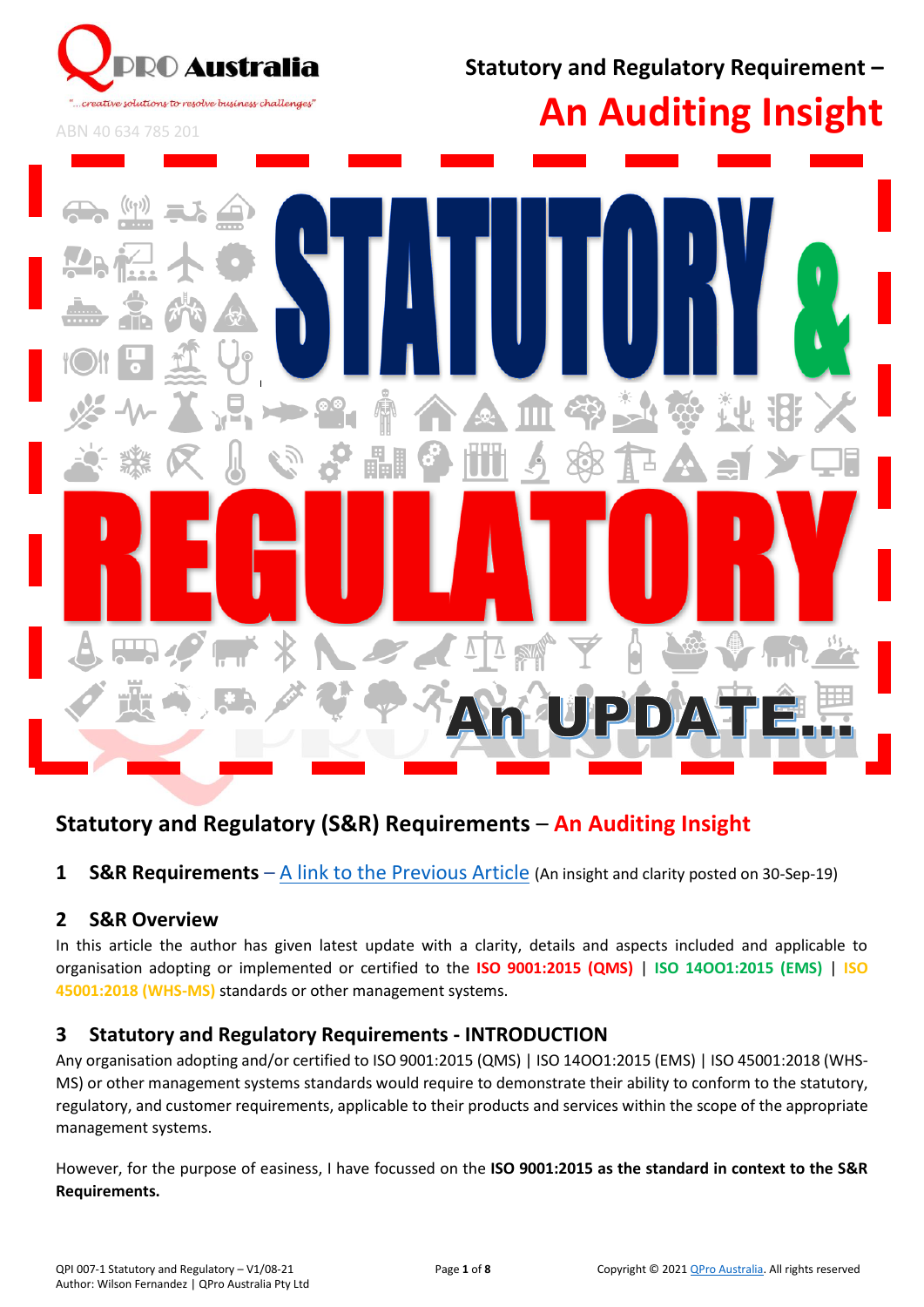The standard, ISO 9001:2015 requires an organisation to identify the applicable statutory and regulatory (S&R) requirements for the products and services they provide/deliver to their customers. This means that organisations should,

- 1. Determine the S&R applicability;
- 2. Define the processes needed to address them; and
- 3. The means to demonstrate consistent ability to meet the S&R requirements.

Refer Annex B – S&R Assurance Process

## **4 S&R Scope Debunked**

In this article, S&R is focused to give an organisation the details on the following including the role of an external assessor from CAB.

- 1. Understanding Statutory and Regulatory requirements
- 2. Auditing Statutory and Regulatory Requirements in the context of an ISO 9001:2015 audit
- 3. Auditing Statutory and Regulatory Requirements and potential liabilities
- 4. Statutory and Regulatory Requirements and their boundaries in the QMS
- 5. Statutory and Regulatory Requirements and audit Conclusions

#### **4.1 Understanding Statutory and Regulatory requirements**

S&R requirements are mandatory. The statutory are specified by a legislative body (*3.6.6 in ISO 9000:2015*) and the regulatory by an authority mandated by a legislative body (*3.6.7 in ISO 9000:2015*). Below are examples to demonstrate the differences of S&R

- **Statutory** requirements are issued by specified by a legislative body like the local, regional, state, federal government.
- **Regulatory requirements are issued by an authority mandated by a legislative body like road transport** regulators, aerospace regulators, food regulators/agencies, medicine bureaus etc.

In general, applicable S&R requirements related to products and services may typically be specific to these processes e.g.,

- **Q** Lifecycle of a product
- $\bullet$  Product manufacturing
- $\bullet$  Equipment and devices
- **Product warranty**
- **Q** Inspection and test methods or monitoring and measuring activities
- **Q** Labelling and packaging
- Storage, handling and transport
- **Q** Product introduction to local, national and international market
- **Q** Consumer rights
- **Q** Infrastructure requirements
- C ICT communication
- Safety & security
- **Q** Travel & transport
- **Personnel qualification (including schools, university, RTO's)**
- Commercial and technical (products and services) and more

#### **Note**:

1. Some products require product certification or approval e.g., CE marking, FDA/ TGA approval etc. and others, like in the service sector, may require to comply with Licensing Regulations etc.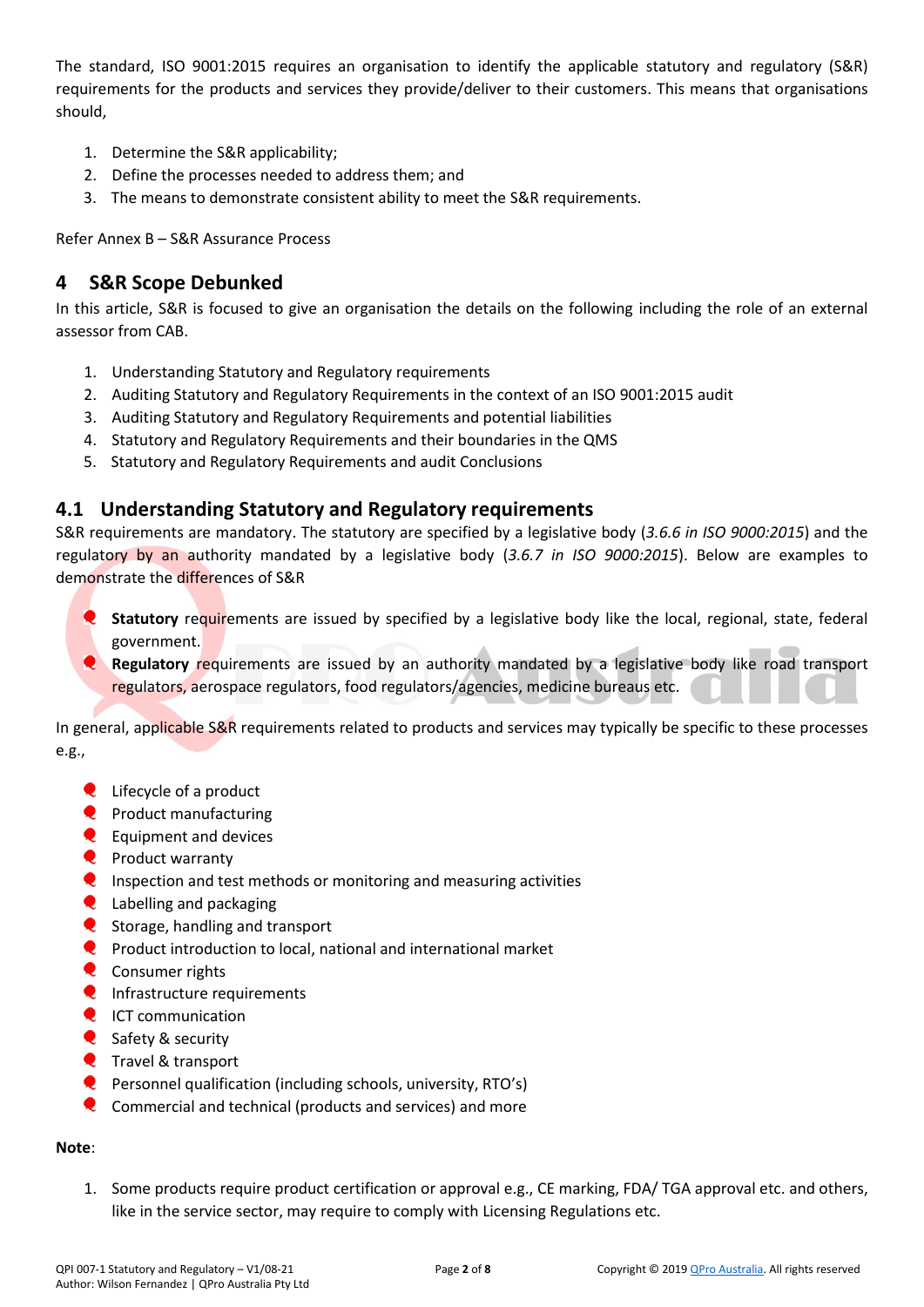- 2. Annex A The table gives the relationship between the clauses in ISO 9001:2015, and references to the S&R requirements. These S&R form a part of the auditing process including customer specific requirements (CSR).
- 3. Auditing Statutory and Regulatory Requirements in the context of an ISO 9001:2015 audit

## **4.2 Auditing S&R requirements in the context of an ISO 9001:2015 audit**

You will notice that your certification body will be now more focussed on S&R requirements to verify how well you meet and comply to the S&R requirements applicable to the products and services you provide to your customers. During such audits, it now requires that auditors performing first, second-, and third-party audits have a process to assess the S&R process.

It means that the CAB assessors have the task to prepare, perform risk assessments based on the activities that will be executed. So, the external assessors would require to ensure that the process is tested and ensure that all applicable S&R requirements from sources are reviewed, understood and audits performed. The S&R auditing process may be sampled as appropriate.

CAB assessors/audit team would perform an ISO 9001:2015 audit but they are looking for effectivity of the S&R process and not compliance. It means that the organisation's S&R processes are evaluated and verified if the organisation have addressed their ability to those applicable S&R requirements.

This is a requirement of the ISO 17021-1 and one of the objectives of a third-party management system audit is the "*determination of the ability of the management system to ensure the client meets applicable statutory, regulatory and contractual requirements*". It includes a note, which states that "*a management system certification audit is not a legal compliance audit.*"

However, the auditors require to demonstrate competency in S&R process. It purely means that auditors must have a thorough knowledge and understanding of S&R requirements relevant to the organisation products and services. For the CAB Assessor, they have to ensure their competence meet the requirements as defined in ISO/IEC 17021-3 Conformity assessment —Requirements for bodies providing audit and certification of management systems — Part 3: Competence requirements for auditing and certification of quality management systems.

In summary, organisation's conformity to e.g., ISO 9001:2015 standard is evaluated. An external assessor may just gather evidence regarding the S&R processes and how effective the process is.

So, it is organisation's responsibility to ensure that there is a robust system in place to assure process conformity and compliance to applicable S&R requirements (*Reference: ISO 19011:2018 cl 4.f. and cl A.7*). Refer section 4.3 in this article.

## **4.3 Auditing Statutory and Regulatory Requirements and potential liabilities**

Even if an organisation has a certified or non-certified management system, all S&R requirements are the responsibility of the organisation. They are accountable for and they must demonstrate that legal compliance is met and sustained.

Internal auditors may require to ensure that they take proactive evaluation to verify compliance to the applicable S&R requirements. Note: An external assessor from a CAB may avoid liability. It means that the CAB auditors would not make statements regarding compliance to S&R requirements or make any prescriptive comments related to specific statutory or regulatory requirements.

The CAB assessors would be careful and avoid becoming legally liable**\*** for acts or omissions when auditing and reporting on compliance against legal requirements outside the agreed audit scope and criteria and/or is beyond assessor's competence. It is a shame that an organisation would expect an independent assessor's input in regards to the S&R compliance. Unfortunately, it is the liability of the organisation to assure that they meet the applicable S&R requirements for the products and services they deliver to their customers.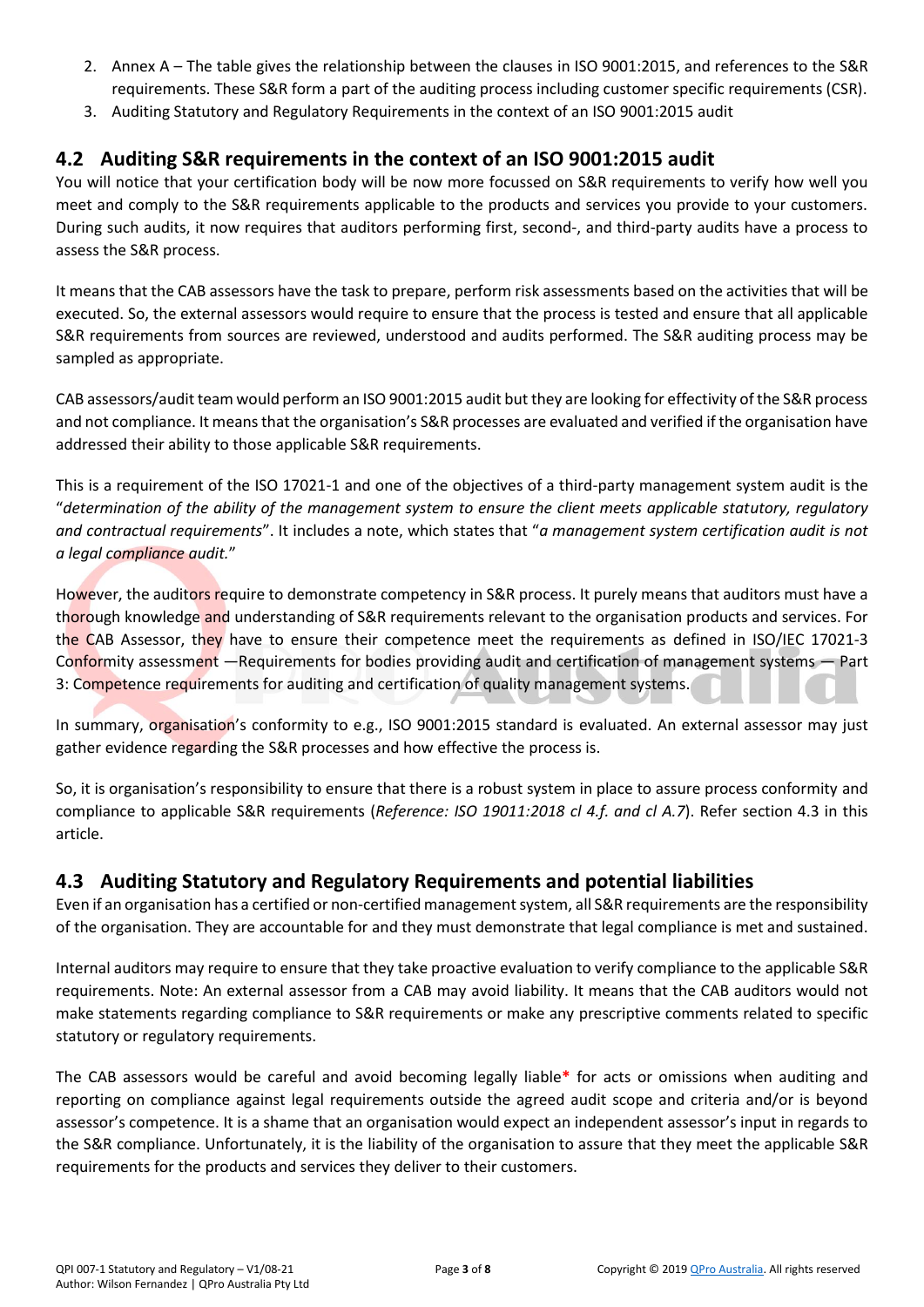During a routine QMS audit (ISO 9001:2015), if an environmental and/or health and safety, or other non-QMS related compliance obligations are found to be non-compliant, the CAB assessor may bring it to the attention of the audited organisation, clarifying that it is not a QMS finding.

However, if there is an evidence of a serious breach of a S&R requirement (e.g., an environmental and/or health and safety regulation and/or serious security breach etc.), the CAB Assessor have the right to immediately inform to the certification body, in order to decide if it should be reported to the regulatory body.

So, it's clear that it is organisations' liability to assure that confidence of the S&R requirement conforms and that applicable S&R requirement comply for the products and services they provide to their customer or the end users.

**\***NOTE: *An external CAB Assessor may notreport a finding related to compliance as certain obligations, or requirements outside of the agreed audit criteria as some liabilities may exist, and confidentiality agreements per contract or similar agreements may be an important factor.*

## **4.4 Statutory and Regulatory Requirements and their boundaries in the QMS**

ISO 9001:2015 requires that organisation meet S&R and customer/contractual requirements. Therefore, applicable S&R requirements of products and services are audited within the boundaries of the QMS scope.

However, if the products and services provided by the organisation mandates or require compliance requirements to the new standard ISO 37301:2021 (*previously ISO 19600:2014 Compliance management systems — Guidelines*), then the CAB assessors would perform the audit per the CMS criteria. Both ISO 9001:2015 AND iso 37301:2021 are [Type A](https://www.iso.org/management-system-standards-list.html#TypeAB) management systems.

#### **NOTE**:

- 1. **ISO 37301:2021 Compliance management systems — Requirements with guidance for use** specifies requirements and provides guidelines for establishing, developing, implementing, evaluating, maintaining and improving an effective compliance management system within an organisation. The CMS scope goes beyond the boundaries for a QMS. For ISO 9001:2015 audit, the QMS determines the scope of the S&R requirements to be considered. Both ISO 37301:2021 and ISO 9001:2015 are management system standards audited for conformity with their requirements. Even for certification to ISO 37301:2021 there is not a presumption nor a declaration of compliance.
- 2. A certified CMS can be an indicator of an organisation's due diligence and commitment to **compliance** which may be useful in limiting legal liability and lowering penalties for contraventions of relevant laws. Hence, organisation develops a positive culture of compliance, build strong and valuable relationships with regulators, build customer trust and loyalty etc.

#### **4.5 Statutory and Regulatory Requirements and audit Conclusions**

In finalising the assessment of an organisation processes per ISO 9001:2015, the assessor has to review the audit findings, verify the fulfilment of audit objectives and then determine the audit conclusions. A conclusion on the extent of QMS conformity with the audit criteria should be stated as referred in ISO 19011:2018 cl 9.4.9.2, including the effectiveness of the management system in meeting its intended outcomes, which includes a conclusion on the organisation's demonstration of its ability to consistently provide products and services that meet customer and applicable S&R requirements.

Annex A provides a non-limiting set of examples of context(s) that the auditor may find when considering S&R requirements while auditing ISO 9001:2015.

## **5 Terms and Definitions:**

The key terms and definitions from the management system standards are used for clarification purposes and is an extract from the appropriate standards.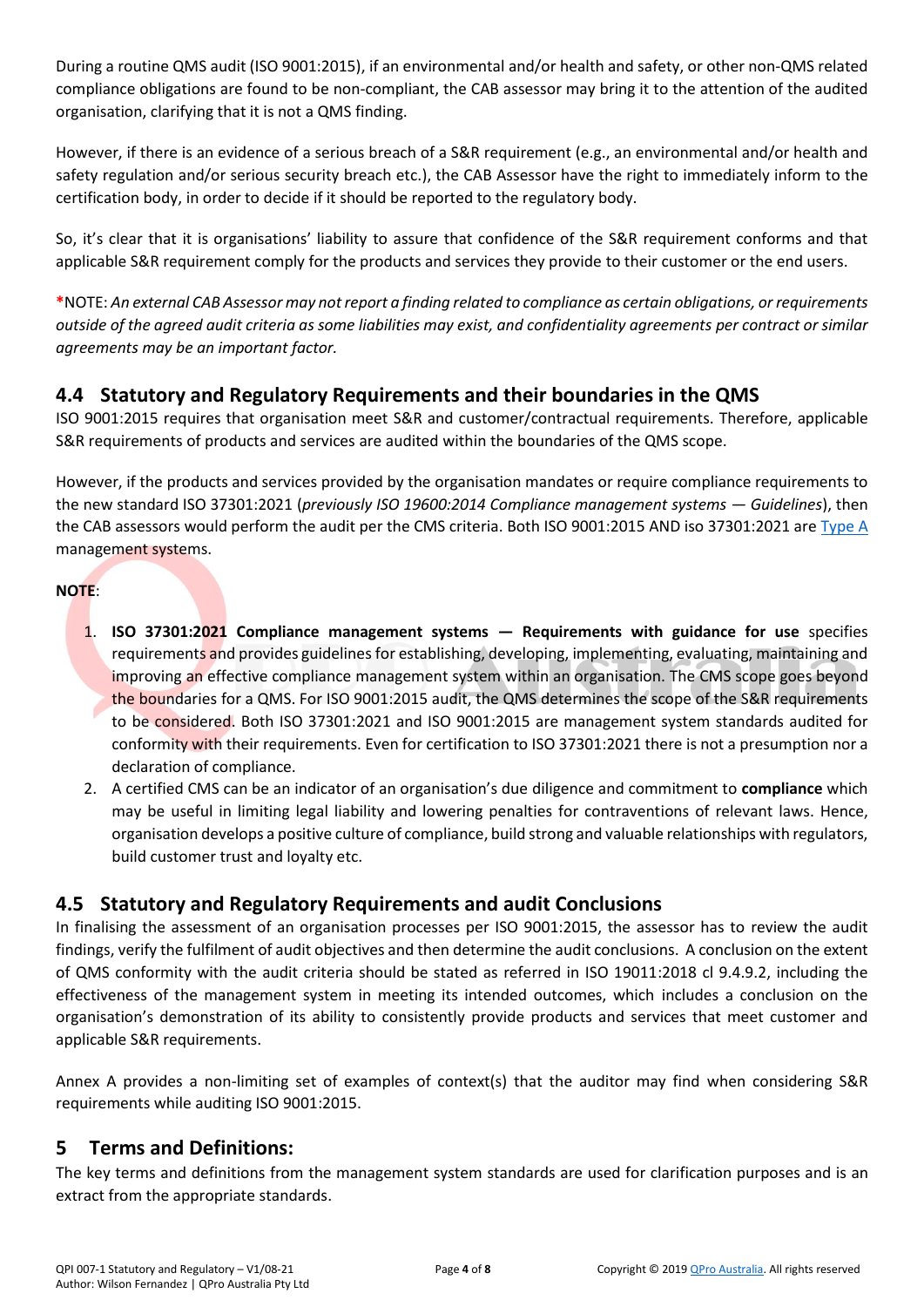| Terms and definitions (extract from the standards)                                                                                                                                                                        |  |  |  |  |
|---------------------------------------------------------------------------------------------------------------------------------------------------------------------------------------------------------------------------|--|--|--|--|
| ISO 9000:2015 Quality management systems - Fundamentals and vocabulary                                                                                                                                                    |  |  |  |  |
| 3.6.4                                                                                                                                                                                                                     |  |  |  |  |
| requirement                                                                                                                                                                                                               |  |  |  |  |
| need or expectation that is stated, generally implied or obligatory<br>3.6.6                                                                                                                                              |  |  |  |  |
| statutory requirement                                                                                                                                                                                                     |  |  |  |  |
| obligatory requirement (3.6.4) specified by a legislative body                                                                                                                                                            |  |  |  |  |
| 3.6.7                                                                                                                                                                                                                     |  |  |  |  |
| regulatory requirement                                                                                                                                                                                                    |  |  |  |  |
| obligatory requirement (3.6.4) specified by an authority mandated by a legislative body                                                                                                                                   |  |  |  |  |
| NOTE 2 Statutory and regulatory requirements can be expressed as legal requirements.                                                                                                                                      |  |  |  |  |
| ISO 14001:2015 Environmental management systems -Requirements with guidance for use                                                                                                                                       |  |  |  |  |
| $3.2.8**$                                                                                                                                                                                                                 |  |  |  |  |
| Requirement                                                                                                                                                                                                               |  |  |  |  |
| need or expectation that is stated, generally implied or obligatory                                                                                                                                                       |  |  |  |  |
| Note 1 to entry: "Generally implied" means that it is custom or common practice for the <i>organization</i> (3.1.4) and <i>interested</i><br>parties (3.1.6) that the need or expectation under consideration is implied. |  |  |  |  |
| Note 2 to entry: A specified requirement is one that is stated, for example in <i>documented information</i> (3.3.2).                                                                                                     |  |  |  |  |
| Note 3 to entry: Requirements other than legal requirements become obligatory when the organization decides to comply                                                                                                     |  |  |  |  |
| with them.                                                                                                                                                                                                                |  |  |  |  |
| 3.2.9                                                                                                                                                                                                                     |  |  |  |  |
| <b>Compliance obligations</b> (preferred term)<br>Legal requirements and other requirements (admitted term)                                                                                                               |  |  |  |  |
| Legal requirements (3.2.8) that an organization (3.1.4) has to comply with and other requirements that an organization has to                                                                                             |  |  |  |  |
| or chooses to comply with                                                                                                                                                                                                 |  |  |  |  |
| Note 1 to entry: Compliance obligations are related to the <i>environmental management system</i> (3.1.2).                                                                                                                |  |  |  |  |
| Note 2 to entry: Compliance obligations can rise from mandatory requirements, such as applicable laws and regulations or                                                                                                  |  |  |  |  |
| voluntary commitments, such as organisational and industry standards, contractual relationships, codes of practice and                                                                                                    |  |  |  |  |
| agreements with community groups and non-governmental organizations.                                                                                                                                                      |  |  |  |  |
| NOTE:                                                                                                                                                                                                                     |  |  |  |  |
| The term "compliance obligations" in ISO 14001:2015 replaces the ISO 14001:2004 phrase "Legal requirements and                                                                                                            |  |  |  |  |
| other requirements at to which the organization subscribes". The intent of this new term does not differ from that of the<br>2004 edition.                                                                                |  |  |  |  |
| ISO 45001:2018 Occupational health and safety management systems - Requirements with guidance for use                                                                                                                     |  |  |  |  |
| 3.8                                                                                                                                                                                                                       |  |  |  |  |
| requirement                                                                                                                                                                                                               |  |  |  |  |
| need or expectation that is stated, generally implied or obligatory                                                                                                                                                       |  |  |  |  |
| Note 1 to entry: "Generally implied" means that it is custom or common practice for the <i>organization</i> (3.1) and <i>interested</i>                                                                                   |  |  |  |  |
| parties (3.2) that the need or expectation under consideration is implied.                                                                                                                                                |  |  |  |  |
| Note 2 to entry: A specified requirement is one that is stated, for example in <i>documented information</i> (3.24),                                                                                                      |  |  |  |  |
| Note 3 to entry: This constitutes one of the common terms and core definitions for ISO management system standards given                                                                                                  |  |  |  |  |
| in Annex SL of the Consolidated ISO Supplement to the ISO/IEC Directives, Part 1.                                                                                                                                         |  |  |  |  |
| 3.9                                                                                                                                                                                                                       |  |  |  |  |
| legal requirements and other requirements<br>legal requirements that an organization (3.1) has to comply with and other requirements (3.8) that an organization has to or                                                 |  |  |  |  |
| chooses to comply with                                                                                                                                                                                                    |  |  |  |  |
| Note 1 to entry: For the purposes of this document, legal requirements and other requirements are those relevant to the                                                                                                   |  |  |  |  |
| OH&S management system (3.11).                                                                                                                                                                                            |  |  |  |  |
| Note 2 to entry: "Legal requirements and other requirements" include the provisions in collective agreements.                                                                                                             |  |  |  |  |
| Note 3 to entry: Legal requirements and other requirements include those that determine the persons who are workers' (3.3)                                                                                                |  |  |  |  |
| representatives in accordance with laws, regulations, collective agreements and practices.                                                                                                                                |  |  |  |  |
| <b>CAB</b> - Conformity Assessment Bodies                                                                                                                                                                                 |  |  |  |  |
| CMS - Compliance Management System                                                                                                                                                                                        |  |  |  |  |
| QMS - Quality Management System                                                                                                                                                                                           |  |  |  |  |
| S&R - Statutory & Regulatory Requirements                                                                                                                                                                                 |  |  |  |  |
| Guidance on selected words used in the ISO 9000 family of standards                                                                                                                                                       |  |  |  |  |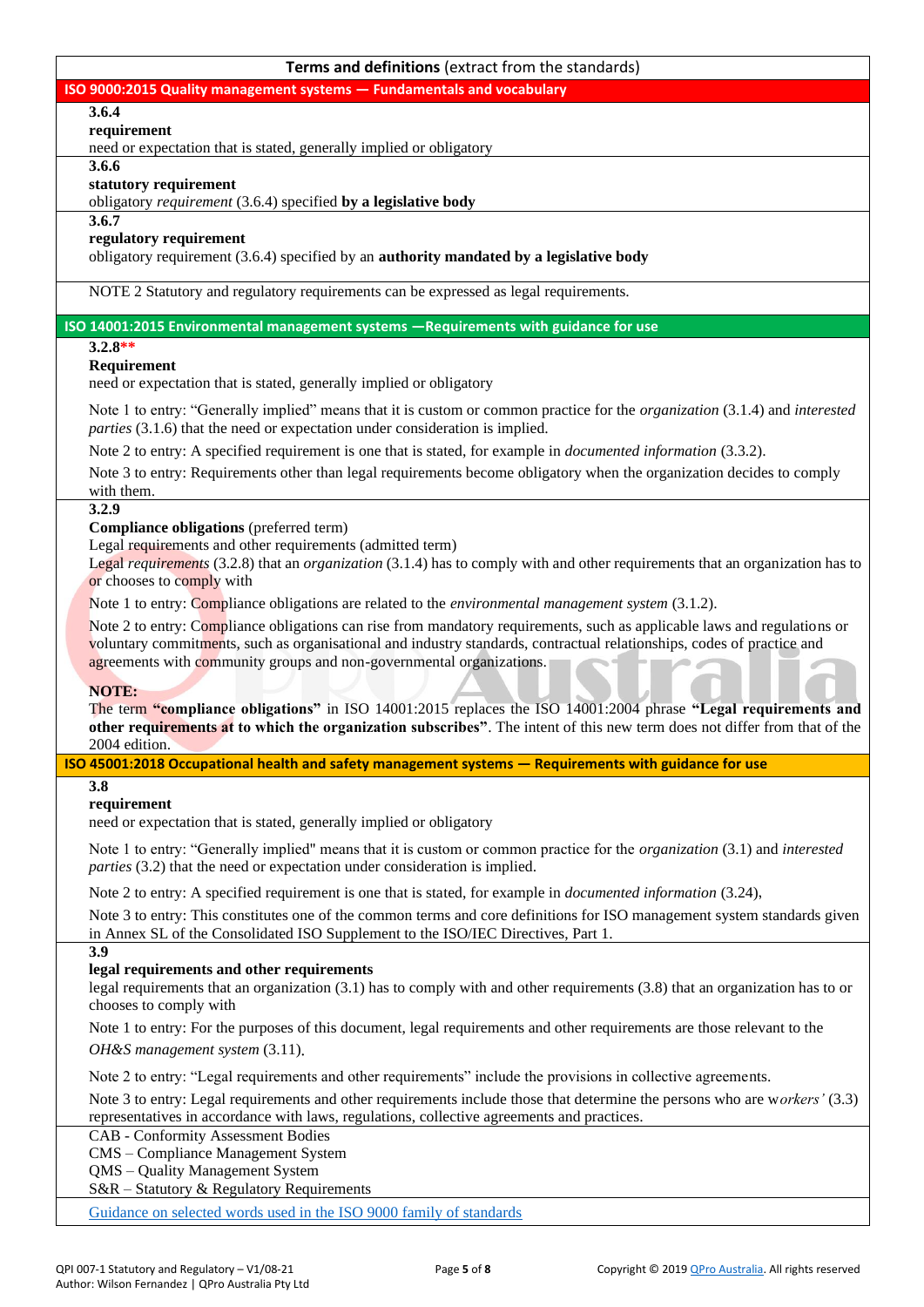#### **6 Source References:**

- $\bullet$  ISO 9000:2015 Quality management systems  $-$  Fundamentals and vocabulary
- ISO 9001:2015 Quality management systems Requirements
- ISO 14001:2015 Environmental management systems —Requirements with guidance for use
- **Q** ISO 45001:2018 Occupational health and safety management systems Requirements with guidance for use
- $\bullet$  ISO 19011:2018 Guidelines for auditing management systems
- $\bullet$  ISO 37301:2021 Compliance management systems  $-$  Requirements with guidance for use
- **Q** ISO/IEC 17021-3 Conformity assessment -Requirements for bodies providing audit and certification of management systems — Part 3: Competence requirements for auditing and certification of quality management systems
- Glossary [Guidance on selected words used in the ISO 9000 family of standards](https://www.iso.org/files/live/sites/isoorg/files/standards/docs/en/terminology-ISO9000-family.pdf)

## **ANNEX A - Context of auditing statutory and regulatory requirements within ISO 9001:2015**

| ISO 9001 Clause | <b>Clause Title</b>                                                 | <b>Context for the auditors</b>                                                                                                                                                                                                                                                                                                                                                                                                                                                                                                                                                        |
|-----------------|---------------------------------------------------------------------|----------------------------------------------------------------------------------------------------------------------------------------------------------------------------------------------------------------------------------------------------------------------------------------------------------------------------------------------------------------------------------------------------------------------------------------------------------------------------------------------------------------------------------------------------------------------------------------|
| 4.1             | Understanding the<br>Organisation and its<br>Context                | The organisation is required to evaluate external context that<br>would include S&R requirements and have controls in place to<br>monitor changes to these requirements.                                                                                                                                                                                                                                                                                                                                                                                                               |
| 4.2             | Understanding the<br>needs and expectation<br>of interested parties | S&R requirements may be different among interested parties,<br>which may have legal requirements coming from their own<br>governments, or regulations from their customers. Auditors<br>should assess that interested parties such as regulatory<br>agencies were appropriately identified, and their interests<br>determined by the organisation. During the audit the<br>interactions between the organisation and its interested parties<br>for the markets where they operate, should be assessed.<br>Some S&R may take the form of mandatory product or service<br>certification. |
| 4.4.            | Processes                                                           | Many types of products and services will also have their<br>production processes, or service delivery processes regulated.<br>For example, service companies such as utilities are usually<br>regulated by service level agreements that may take the form of<br>objectives for their processes.<br>The production of medicines and medical devices often includes<br>regulation of their production processes.                                                                                                                                                                        |
| 5.1.2           | <b>Customer Focus</b>                                               | Auditors should assess the leadership initiatives that top<br>management is exercising to ensure effective management of<br>S&R requirements on product and services.                                                                                                                                                                                                                                                                                                                                                                                                                  |
| 7.1             | Support                                                             | Requirements for infrastructure, equipment, competence and<br>qualification of personnel are common in public services such<br>health and social services, education, etc. Facilities open to the<br>public are subject to licensing permits that define requirements<br>for the infrastructure<br>Communication with the client/customer and authorities can<br>also be the subject of S&R requirements                                                                                                                                                                               |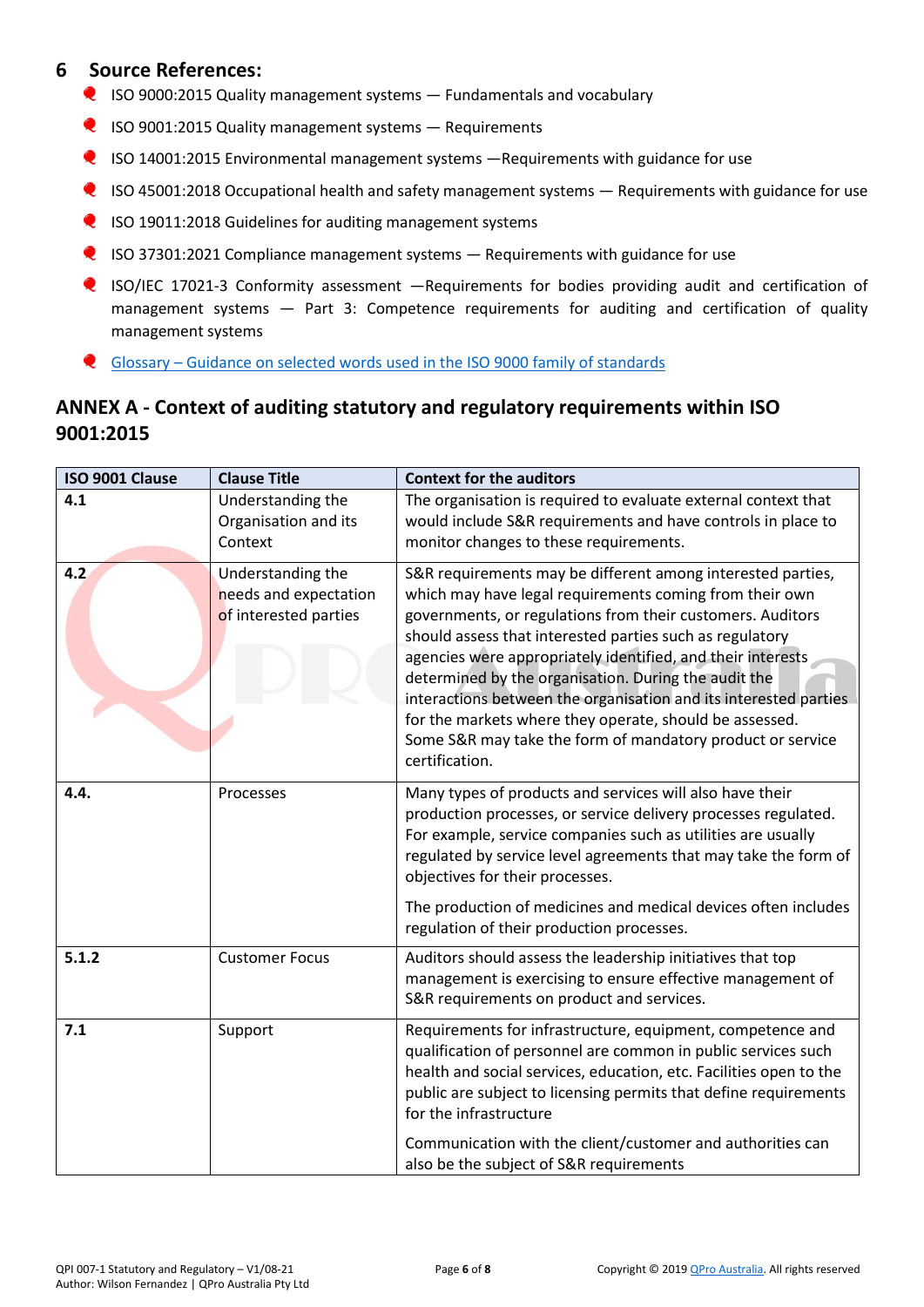| 8.2.2 | Determining the<br>requirements for<br>products and services | When auditing customer related processes, the determination<br>of S&R requirements may be included in documentation such as<br>request for proposals/quotations, purchase orders, sales<br>meetings, or other relevant communications with the<br>customers. These may have been previously determined by the<br>organisation (see 4.2 - Annex A).                                                                                                                                                                                                                           |
|-------|--------------------------------------------------------------|------------------------------------------------------------------------------------------------------------------------------------------------------------------------------------------------------------------------------------------------------------------------------------------------------------------------------------------------------------------------------------------------------------------------------------------------------------------------------------------------------------------------------------------------------------------------------|
| 8.2.3 | Review of the<br>requirements for<br>products and services   | Auditors should collect evidence of the organisation's<br>commitment to provide its product and services and establish if<br>S&R requirements were considered. Auditors may find evidence<br>in activities and documentation such as contracts, accepted<br>purchase orders, audit plans, emails, agreed designs, product<br>catalogues, product technical datasheets, websites, digital<br>marketing and other forms of agreements with customers.                                                                                                                          |
| 8.3.3 | Design and<br>development inputs                             | Auditors may review S&R requirements mentioned in the<br>communication with customers, previous designs and the<br>auditor's expertise, as well as other sources of information and<br>assess how they have been integrated into the design of the<br>product or service.                                                                                                                                                                                                                                                                                                    |
| 8.4.2 | Type and extent of<br>control                                | Externally provided processes, products and services may<br>impact the organisation ability to manage their applicable S&R<br>requirements. Auditors should collect evidence within the<br>agreements with suppliers, purchase orders, designs, audit<br>plans, service quality plans, receiving inspection, monitoring<br>plans and other control activities and documentation that the<br>organisation ensures that applicable S&R requirements are<br>determined, acknowledged, and managed by the supplier, and<br>that the organisation has adequate control over them. |
| 8.5.5 | Post Delivery activities                                     | Auditors should evaluate how post-delivery commitments<br>include S&R requirements. Auditors may audit warranties,<br>maintenance services, management of data exchange with<br>customers, contracts, website offerings, and previous processes<br>related to sales, design, and suppliers.                                                                                                                                                                                                                                                                                  |